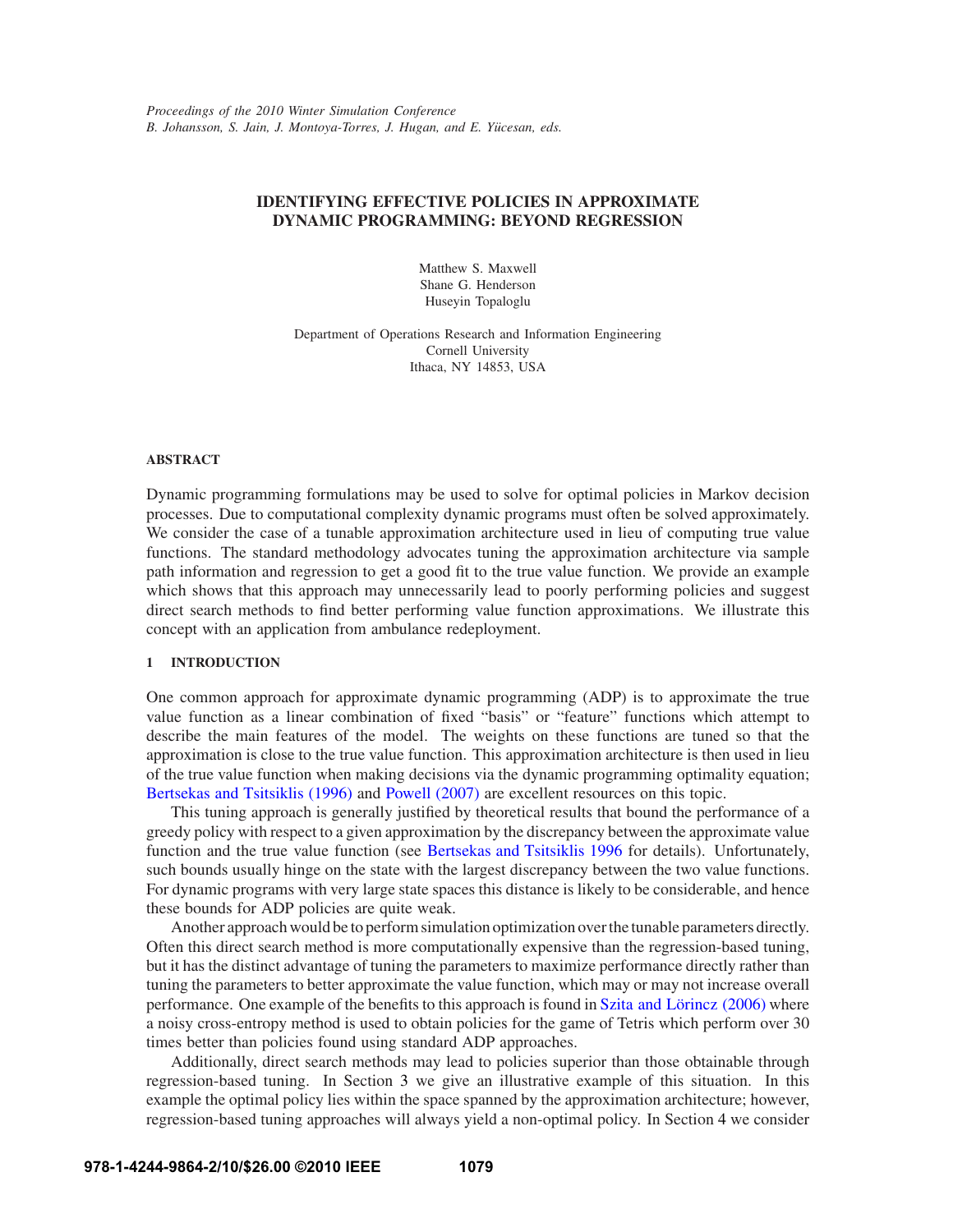a case study of tuning ADP policies for ambulance redeployment. The comparison of different tuning methods in this case study show similar results as that observed in the illustrative example. Section 2 is a brief review of dynamic programming (DP) and ADP topics that will be used within this document.

# **2 BACKGROUND**

Consider a stochastic shortest path problem where the objective is to minimize the expected cumulative transition cost from any starting state *s* to the absorbing state *sa*. Superficially this appears to be a minimization over a possibly infinite sequence of decisions; however, using DP recursion we can reformulate this minimization problem into a simpler form. Let  $J(s)$  denote the value of being in state *s*, i.e. the expected cumulative transition cost from *s* to *sa*. The DP optimality equation states that we need only to optimize over the combined transition cost and value function of possible future states to make optimal decisions. Specifically, an optimal policy can be found by choosing a decision in each state that minimizes the sum of the transition cost and the expected value function of the subsequent state. The DP literature contains standard algorithms to compute  $J(s)$  for all *s* such as value iteration and policy iteration, see, e.g., Bertsekas (2005).

With this recursive formulation, any function *f* on the state space yields a policy—simply choose the decision that minimizes the combined transition cost and expected value of  $f(s')$ , where  $s'$  denotes the (possibly random) subsequent state. Thus the function *f* is used in lieu of *J* for making decisions. This policy is called the greedy policy with respect to *f*. In an ADP setting it is often common to model *f* as a linear combination of basis functions over the state space, where the coefficients are described herein as tunable weights.

In DP algorithms it is generally assumed that  $J(s)$  is calculated for each *s*. In the ADP setting this is often infeasible because the state space may be very large or even uncountable. Hence the standard DP methods for calculating  $J(s)$  can not be applied directly to the approximating function  $f(s)$  in ADP. Instead, ADP usually uses similar methods which attempt to tune the coefficients of  $f(s)$  to approximate *J*(*s*) well. One common approach is to use sample path data (i.e. sample path-based estimates of  $J(s)$ ) as regressors in a least-squares fitting over the weighting coefficients of  $f(s)$ . Section 4.5 contains a detailed description of one such method.

## **3 AN ILLUSTRATIVE EXAMPLE**

Consider the stochastic shortest path Markov decision process (MDP) shown in Figure 1 where state 0 is an absorbing state and the objective is to minimize the sum of the transition costs from state 3 to state 0. In this MDP there is only one decision available, from state 3 go to state 1 or state 2, and hence there are only two deterministic policies,  $\pi_1$  and  $\pi_2$ , which denote choosing to go to state 1 or state 2 from state 3 respectively. Since we are trying to minimize the sum of the transition costs,  $\pi_1$ is optimal.



Figure 1: Example MDP

Now consider the basis function  $\phi(s) = s$  and the approximation architecture  $J_r(s) = r\phi(s) = rs$ for some tunable parameter *r*. If (and only if)  $r > 7$ , then  $-7 + J_r(2) = -7 + 2r > r = J_r(1)$  and the greedy policy with respect to  $J_r$  is equivalent to  $\pi_1$  and hence optimal. Thus the optimal policy is within the span of policies which are greedy with respect to  $J_r$ . In some sense, this indicates that our approximation architecture *Jr* is rich enough to induce an optimal policy provided that the value of *r* is chosen sufficiently well. Unfortunately, standard approaches for tuning *r* are unable to do this.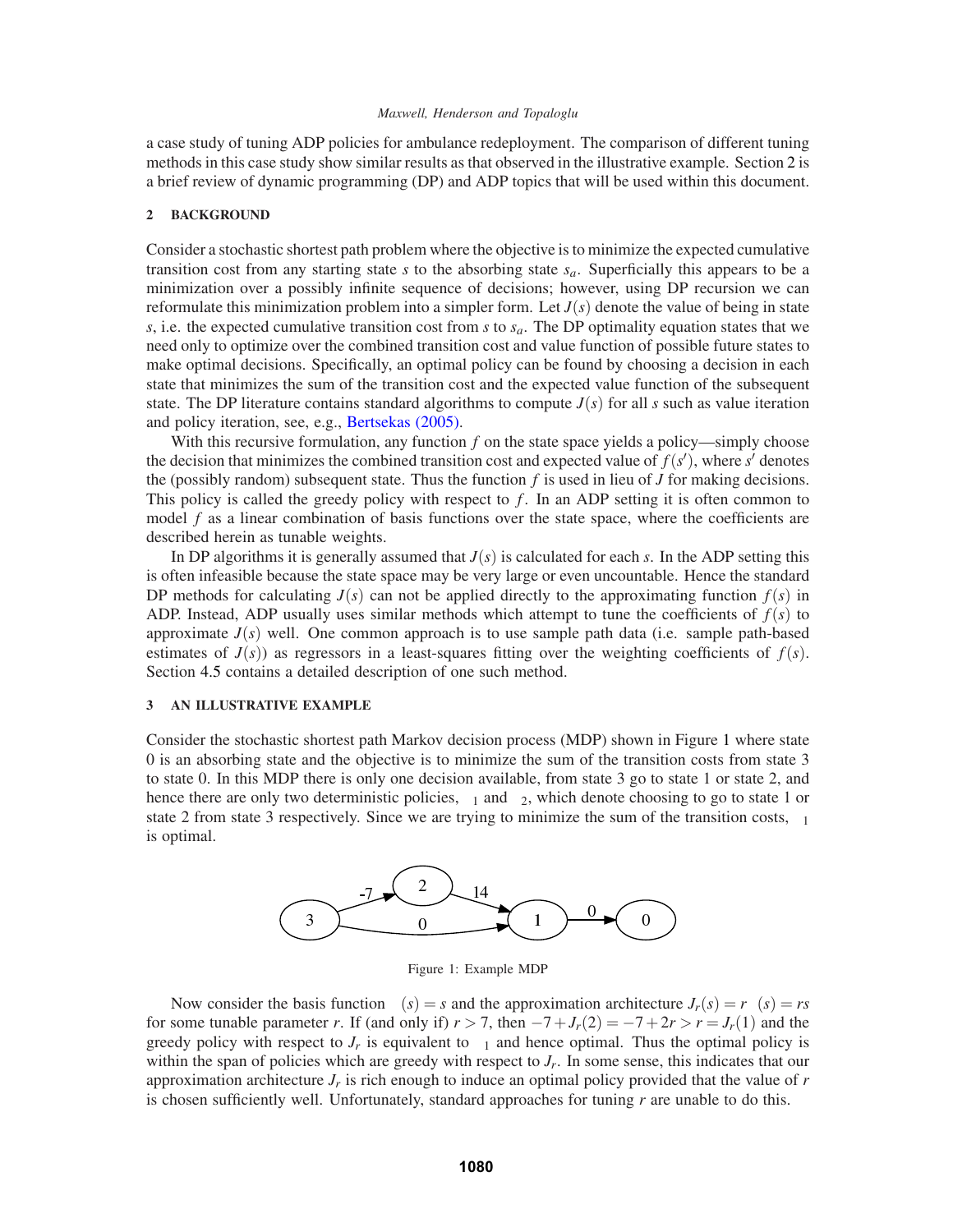Let  $J^{\pi_i}(s)$  for  $i = 1,2$  denote the value of being in state *s* and following policy  $\pi_i$ . To fit *r* via regression we would first fix a policy  $\pi_i$  and fit the coefficient via

$$
r_{i,p}^{*} = \underset{r \in \mathbb{R}}{\text{argmin}} \sum_{s=0}^{3} |J^{\pi_i}(s) - rs|^p, \qquad (1)
$$

where  $r_{i,p}^*$  denotes the tuning coefficient when  $\pi_i$  is used for sampling states and regression is performed using a  $1 \leq p \leq \infty$  norm.

**Proposition 1.** *For i* = 1,2 *and*  $1 \le p \le \infty$  *the greedy policy with respect to*  $J_{r^*_{i,p}}$  *is*  $\pi_2$ *, i.e. is not optimal.*

*Proof.* Assume  $1 \le p < \infty$ . The case where  $p = \infty$  can be proved in similar fashion to what follows.

$$
\sum_{s=0}^{3} |J^{\pi_1}(s) - rs|^p = |0 - 0|^p + |0 - r|^p + |14 - 2r|^p + |0 - 3r|^p
$$
  
=  $(1 + 3^p) |r|^p + 2^p |7 - r|^p$  (2)

For any  $r > 7$  both terms of (2) can be reduced by decreasing *r* until  $r = 7$ . Hence we have that  $r_{1,p}^* \le 7$ . Now assume  $r > 0$  (otherwise we already know the greedy policy with respect to  $J_{r_{i,p}^*} = \pi_2$ ). Then

$$
\lim_{r \uparrow 7} \left( \frac{d}{dr} \left( (1+3^p) \left| r \right|^p + 2^p \left| 7 - r \right|^p \right) \right) = \lim_{r \uparrow 7} \left( p(1+3^p) r^{p-1} - p 2^p (7-r)^{p-1} \right) \n= p(1+3^p) 7^{p-1} \n>0
$$

Since the slope of (2) as  $r \uparrow 7$  is strictly positive for all  $1 \leq p \leq \infty$  we know that (2) can be reduced by setting  $r = 7 - \varepsilon$  for some  $\varepsilon > 0$ . Hence  $r_{1,p}^* < 7$  and the greedy policy with respect to  $J_{r_{1,p}^*} = \pi_2$ . Similar analysis holds for  $r_{2,p}^*$  as well.

Hence, regardless of our starting policy and choice of *p* norm, regression cannot achieve parameters which induce an optimal policy. It is easy to create analogous examples where  $\pi_2$  has arbitrarily bad performance compared to  $\pi_1$ .

It may be argued that the MDP in Figure 1 is a contrived example and a similar situation is unlikely to happen in practice. We argue that this MDP is a quintessential example of the DP concept of considering both the immediate cost and the cost-to-go when making decisions. The failure of a tuning method to perform well in this simplistic situation raises concerns for the method applied to more complex situations. It may also be argued that the proposed approximation architecture is not suitable for the MDP. It is true that the optimal value function is not within the span of the basis functions (although in this particular case a function that induces an optimal policy is), but that is the same reality faced in nearly all ADP applications. The fact that there is a greedy policy with respect to *Jr* that yields the optimal policy provides evidence that the approximation architecture is sufficient for this MDP.

# **4 CASE STUDY: AMBULANCE REDEPLOYMENT**

In this section we consider a class of ADP policies for ambulance redeployment in Edmonton, Alberta, Canada as indexed by a vector of tunable parameters*r*. First, we describe the ambulance redeployment problem and give the MDP formulation of ambulance redeployment. Next, we define the class of ADP policies and the approximating basis functions used within the policies. Using this class of policies and the discrete-event simulation model we tune the parameters *r* via standard regression-based tuning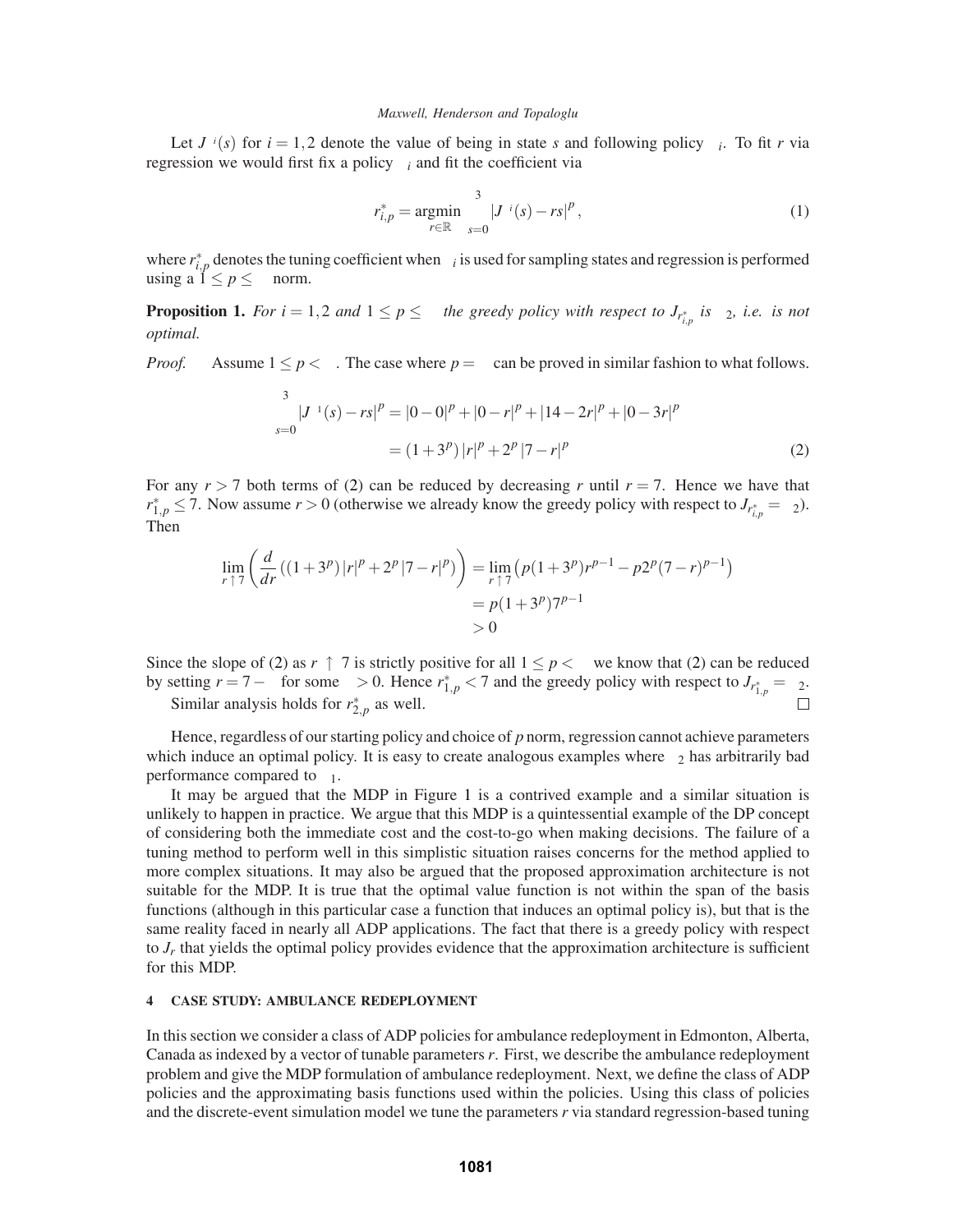algorithms and compare the resulting policies to those found by direct search over *r*. Ultimately, this case study shows that even when tuning ADP polices in realistic situations we see results similar to those of Section 3.

# **4.1 Ambulance Redeployment**

Two primary roles of ambulance dispatchers are to assign ambulances to respond to incoming emergency calls and to coordinate the positions of idle ambulances in preparation for future calls. Typically the role of assigning ambulances to emergency calls is handled by sending the closest available ambulance to respond to incoming calls. Although this strategy may not be "optimal" it is widely used in practice because it generally performs well and it eliminates potential liability concerns faced by emergency medical service (EMS) organizations utilizing other dispatch methods.

The role of positioning idle ambulances to prepare for future calls is accomplished by redeploying ambulances from one location to another location in real-time to fill holes in the ambulances' coverage area. These ambulance redeployment policies can be quite complex, but despite the complexity significant performance gains can be achieved as shown in Gendreau, Laporte, and Semet (2001), Nair and Miller-Hooks (2009), and Maxwell et al. (2010).

This case study is modeled after the EMS operations of Edmonton, Alberta, Canada. Edmonton is a city of about 800,000 people in a  $40 \times 30 \text{ km}^2$  area. The city is served by 16 ambulances and 5 hospitals. We consider a set of 11 possible bases at which idle ambulances may wait incoming calls. We developed a discrete-event simulation model for EMS operations in Edmonton and used this model to compare redeployment policies. A travel model for Edmonton using major streets and a representative arrival process is included in the simulation. See Maxwell, Henderson, and Topaloglu (2009) for additional information on the discrete-event simulation.

### **4.2 MDP Formulation**

Formulating ambulance redeployment as a MDP requires defining a state space, a control space, the system dynamics, the transition costs, and the objective function for the problem. A brief description of these components and the associated notation will be given below, and a more precise description of this formulation can be found in Maxwell et al. (2010).

Let S denote the state space and  $s_k \in \mathcal{S}$  denote the *k*th realized state in the discrete-event simulation. A state  $s_k$  contains all information necessary such that future states are independent of past states conditional upon  $s_k$ . For ambulance redeployment this includes the location, destination, and status of all the ambulances as well as the location of emergency calls. Additionally, since we assume constant travel times and non-exponential service times, the time at which these events begin is also included as part of our state. Finally, the current simulation time and the current event from the discrete-event simulation are included in the state as well.

Let  $\mathcal{X}(s_k)$  denote the feasible actions in state  $s_k$ . If  $s_k$  is a decision state, meaning a state in which an ambulance just became free and there are no calls on the waiting list, then  $\mathscr{X}(s_k)$  is the set of all ambulance bases indicating the destination base for the newly freed ambulance. If  $s_k$  is not a decision state then  $\mathscr{X}(s_k)$  contains a single "do nothing" action which has no effect on the state or the system dynamics.

The complex system dynamics of ambulance redeployment are best described implicitly via the discrete-event simulation. Let  $U_{k+1}$  denote a random uniform vector of appropriate dimension which will be transformed to include all sources of randomness present between state  $s_k$  and  $s_{k+1}$ . Then  $s_{k+1} = f(s_k, x, U_{k+1})$  where  $f(s_k, x, U_{k+1})$  denotes the system dynamics starting in state  $s_k$  choosing action  $x \in \mathcal{X}(s_k)$  with the random realization defined by  $U_{k+1}$ .

The transition cost  $c(s_k, x, U_{k+1})$  is one if  $s_{k+1}$  corresponds to an emergency call arrival event for which the closest ambulance is over 8 minutes away (i.e. a "lost call") and zero otherwise. This cost function is justified due to the fact that EMS provider contracts are often designed around the proportion of lost calls in a given time period. Despite contractual agreements, one possible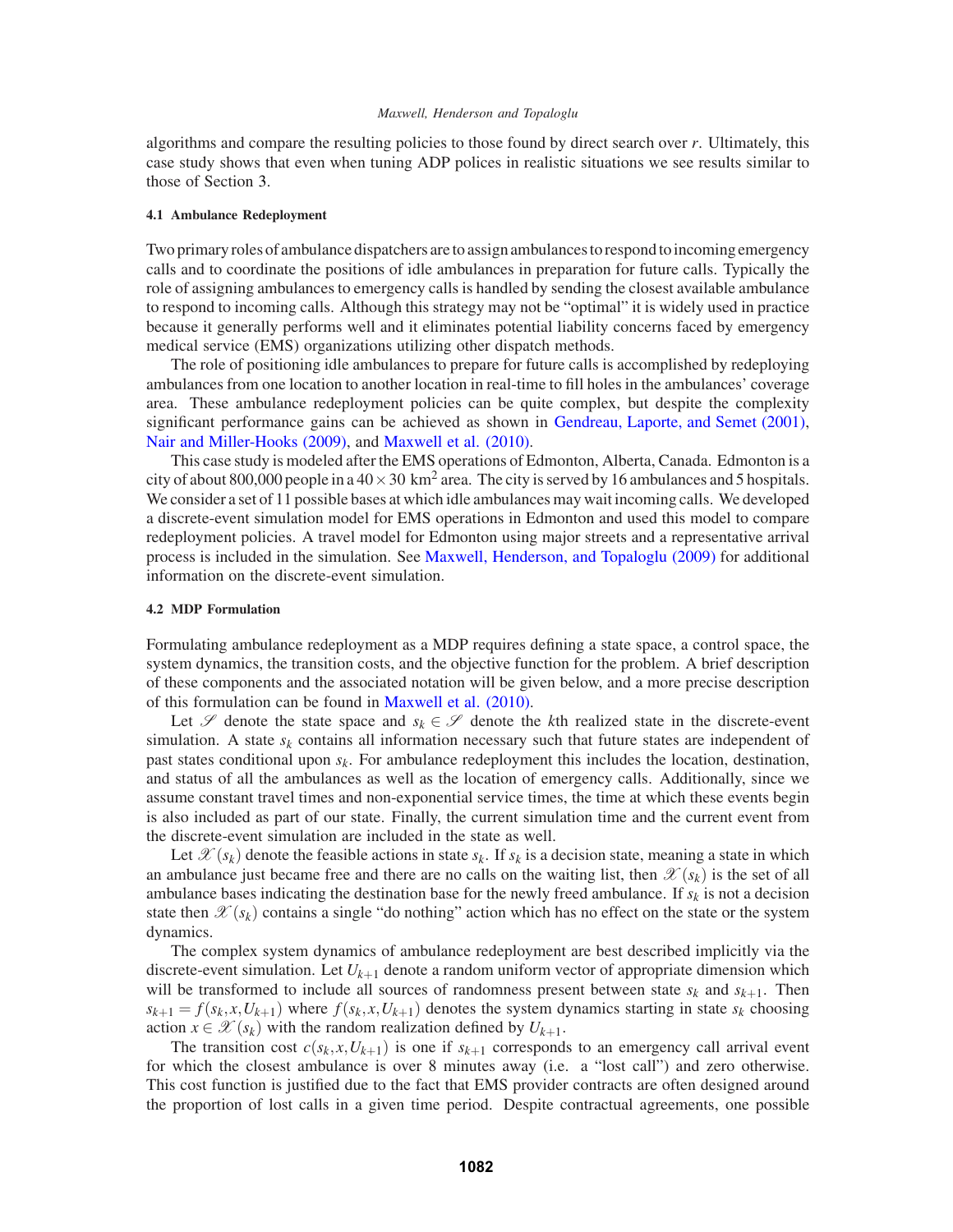criticism of this cost structure is that calls responded to immediately after 8 minutes and calls responded to much beyond 8 minutes contribute the same penalty although the medical outcomes of the latter is likely to be more severe; see Erkut, Ingolfsson, and Erdoğan (2007). Regardless, Maxwell, Henderson, and Topaloglu (2009) shows that this cost structure is effective at reducing response times uniformly as opposed to only those near or below the 8 minute threshold.

### **4.3 ADP Policy**

Let  $J(s_k)$  denote the value of being in state  $s_k$ , i.e. the expected cumulative costs from state  $s_k$  until the end of the time horizon. The MDP formulation allows us to use DP to solve for  $J(s_k)$  via the optimality equation

$$
J(s_k) = \min_{x \in \mathcal{X}(s_k)} \mathbb{E}\left[c(s_k, x, U_{k+1}) + J(f(s_k, x, U_{k+1}))\right],\tag{3}
$$

and an optimal policy can be found by choosing an action *x* that minimizes the right-hand side of (3) (see Bertsekas and Shreve 1978). The uncountable state space of our problem causes (3) to be intractable. Thus we will attempt to approximate the right-hand side of (3) and use this approximation to define our ADP policy.

We approximate the true value function *J* via the approximation  $J_r(\cdot) = \sum_{b=1}^B r_b \phi_b(\cdot)$  where the  $\phi_b(\cdot)$  are fixed basis functions and  $r = (r_1, \ldots, r_B)$  are tunable parameters. Furthermore, since we cannot compute the expectation in (3) exactly we estimate the expectation via Monte Carlo samples. Thus the greedy policy with respect to the approximation *J<sub>r</sub>* for any  $s_k \in \mathscr{S}$  is given by choosing a minimizer of

$$
\min_{x \in \mathcal{X}(s_k)} \frac{1}{N} \sum_{i=1}^N \left( c(s_k, x, u_{k+1}^{(i)}) + J_r\left( f(s_k, x, u_{k+1}^{(i)}) \right) \right),\tag{4}
$$

where  $u_{k+1}^{(1)},...,u_{k+1}^{(N)}$  denote *N* realizations of the random variable  $U_{k+1}$  (see an improved sampling method in (Maxwell, Henderson, and Topaloglu 2009)). One crucial assumption for solving (4) is that the cardinality of  $\mathcal{X}(s_k)$  is small enough that the minimization can be accomplished by evaluating for each  $x \in \mathcal{X}(s_k)$ . For our application the cardinality of  $\mathcal{X}(s_k)$  is at most the number of ambulance bases, and hence the computation required by (4) is feasible for real-time decision support.

#### **4.4 Basis Functions**

The basis functions  $\phi_b(\cdot)$  used in our approximation architecture are motivated by considering each base individually as an  $M/G/K_b/K_b$  queue where  $K_b$  is the number of ambulances assigned to base *b* (i.e. those ambulances either idle at base *b* or traveling to base *b*). Specifically, let  $K_b(s_k)$  denote the number of available ambulances assigned to base *b* in state  $s_k$ , and define  $\phi_b(s_k)$  to be the Erlang loss of the resulting queue

$$
\phi_b(s_k) = \frac{\left(\frac{\lambda_b(s_k)}{\mu_b(s_k)}\right)^{K_b(s_k)}/K_b(s_k)!}{\sum_{j=0}^{K_b(s_k)}\left(\frac{\lambda_b(s_k)}{\mu_b(s_k)}\right)^j/j!},
$$

where  $\lambda_b(s_k)$  and  $\mu_b(s_k)$  are, respectively, the arrival rate and service rate of emergency calls for base *b* in state  $s_k$ . The arrival rate parameters  $\lambda_b(s_k)$  are approximated by assigning demands at locations to their closest base in the following manner. First, we discretize the call arrival process into a grid Γ and define Γ*<sup>b</sup>* = {<sup>γ</sup> ∈ Γ : *d*(*b*, <sup>γ</sup>) = min*b*′ <sup>∈</sup>1...*<sup>B</sup> d*(*b*′ , <sup>γ</sup>)} where *d*(*b*, <sup>γ</sup>) denotes the travel time from base *b* to the centroid of cell  $\gamma$ . Then we approximate  $\lambda_b(s_k)$  as  $\sum_{\gamma \in \Gamma_b} \lambda_{\gamma}(s_k)$  where  $\lambda_{\gamma}(s_k)$  denotes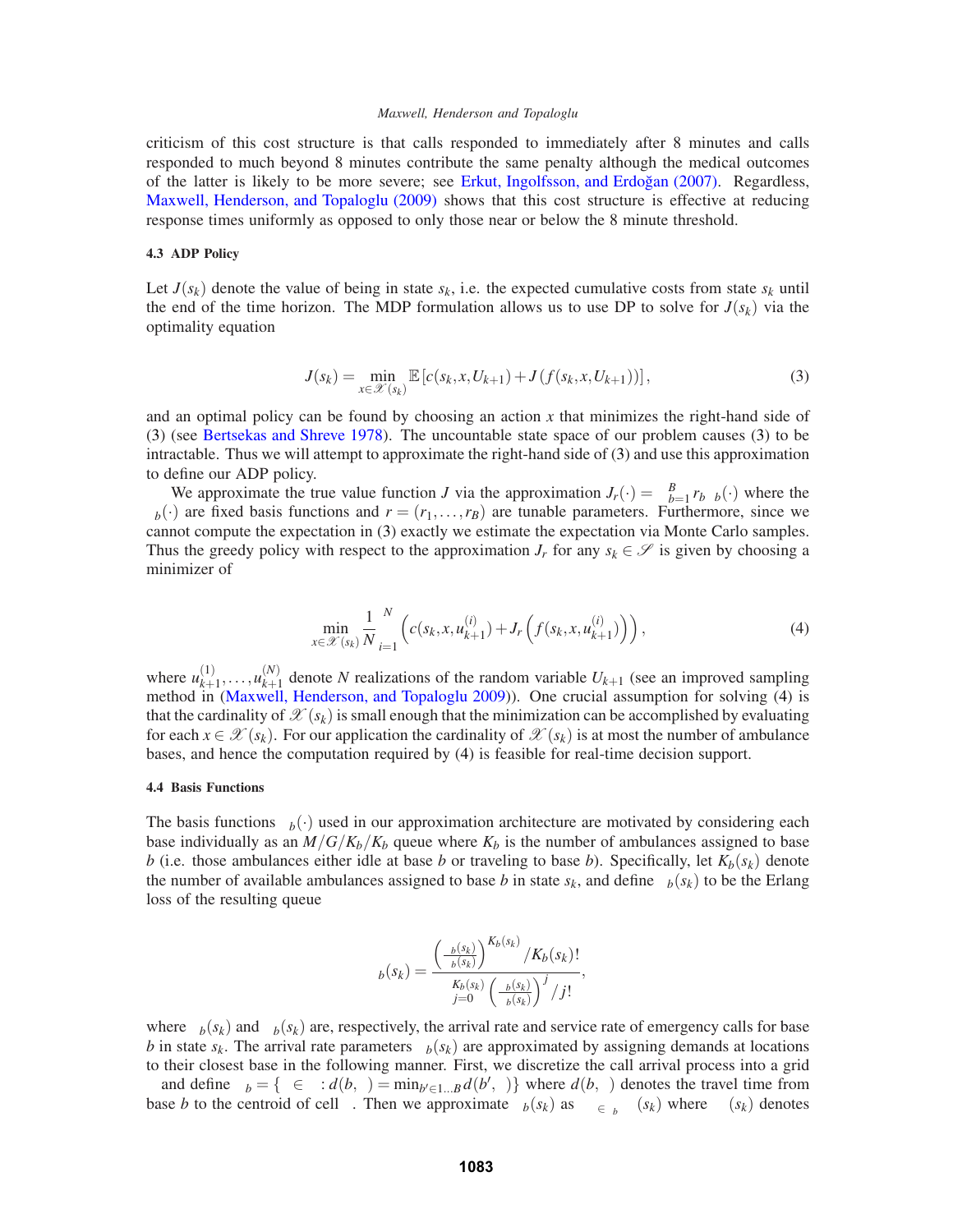the arrival rate to cell  $\gamma$  in state  $s_k$ . The service rate parameters  $\mu_b(s_k)$  are approximated by a constant  $\mu_b$  which is the average service rate for ambulances stationed at base *b* and serving calls arriving in Γ*b*. Thus the arrival rate for base *b* in state *sk* is approximated by the summed arrival rates from areas closest to base *b* in state  $s_k$ , and the service rate for base *b* is approximated via a simulation containing only base *b* and arrivals only in  $\Gamma_b$ . The service rates for each base can be estimated via simulation prior to any ADP computations and included as input to the ADP algorithm.

The Erlang loss is applicable in an ambulance redeployment context because it represents the proportion of emergency call arrivals that occur near a given base when there will be no ambulances stationed at that base. Such calls must be handled by ambulances stationed at bases further away. Due to the additional travel time involved it is usually impossible to respond to these calls within the specified time threshold. Furthermore, the additional travel time causes the responding ambulance to be busy longer than it otherwise would, and hence decreases its availability. Since the additional travel time in this situation increases the cumulative costs directly and indirectly, the Erlang loss serves as a good proxy for the value function in this application.

## **4.5 Simulation-based Tuning via Regression**

The regression-based tuning of ADP policies in this case study is similar to that in (1); however, due to the size of the state space and the inability to compute the required expectation exactly we must use sample path information to tune our parameters. Consequently, we use the following approximate policy iteration algorithm (as contained in Maxwell et al. 2010).

Step 1. Initialize the iteration counter *n* to 1 and initialize  $r^1 = \{r_b^1 : b = 1, ..., B\}$  arbitrarily. Step 2. (Policy improvement) Let  $\mu^n$  be the greedy policy induced by  $J_{r^n}$ , i.e.

$$
\mu^{n}(s_{k}) \in \underset{x \in \mathcal{X}(s_{k})}{\text{argmin}} \left\{ \frac{1}{N} \sum_{i=1}^{N} \left( c(s_{k}, x, u_{k+1}^{(i)}) + J_{r^{n}} \left( f(s_{k}, x, u_{k+1}^{(i)}) \right) \right) \right\}.
$$

Step 3. (Policy evaluation through simulation) Simulate the trajectory of policy  $\mu^n$  over the planning horizon for *Q* replications. Let  $\{s_k^n(q) : k = 1, ..., K(q)\}\)$  be the state trajectory of policy  $\mu^n$  in replication *q* and  $C_k^n(q)$  be the cost incurred by starting from state  $s_k^n(q)$  and following policy  $\mu^n$  in replication *q*.

Step 4. (Least-squares projection) Compute the tunable parameters at the next iteration as

$$
r^{n+1} = \underset{r \in \mathbb{R}^B}{\text{argmin}} \left\{ \sum_{q=1}^Q \sum_{k=1}^{K(q)} \left[ C_k^n(q) - J(s_k^n(q), r) \right]^2 \right\}.
$$

Step 5. Increase *n* by 1 and go to Step 2.

This process is repeated until some stopping condition is met. Usually the stopping condition is rather ad hoc such as stopping after a specified amount of CPU time has elapsed or a specified number of iterations have completed. After the stopping condition is met the policy having the best sample performance is usually selected as the ADP policy. An alternative method would be to use ranking and selection upon some or all of the policies explored in the approximate policy iteration algorithm to select the ADP policy.

## **4.6 Results**

We compare the least-squares approximate policy iteration algorithm in Section 4.5 with two other policy tuning approaches: Least-Squares Temporal Difference (LSTD) learning (Boyan 2002) and the Nelder-Mead simplex method (Nelder and Mead 1965). LSTD is based on the popular Temporal Difference (TD) method for ADP policy tuning found in Sutton (1988). The TD learning algorithm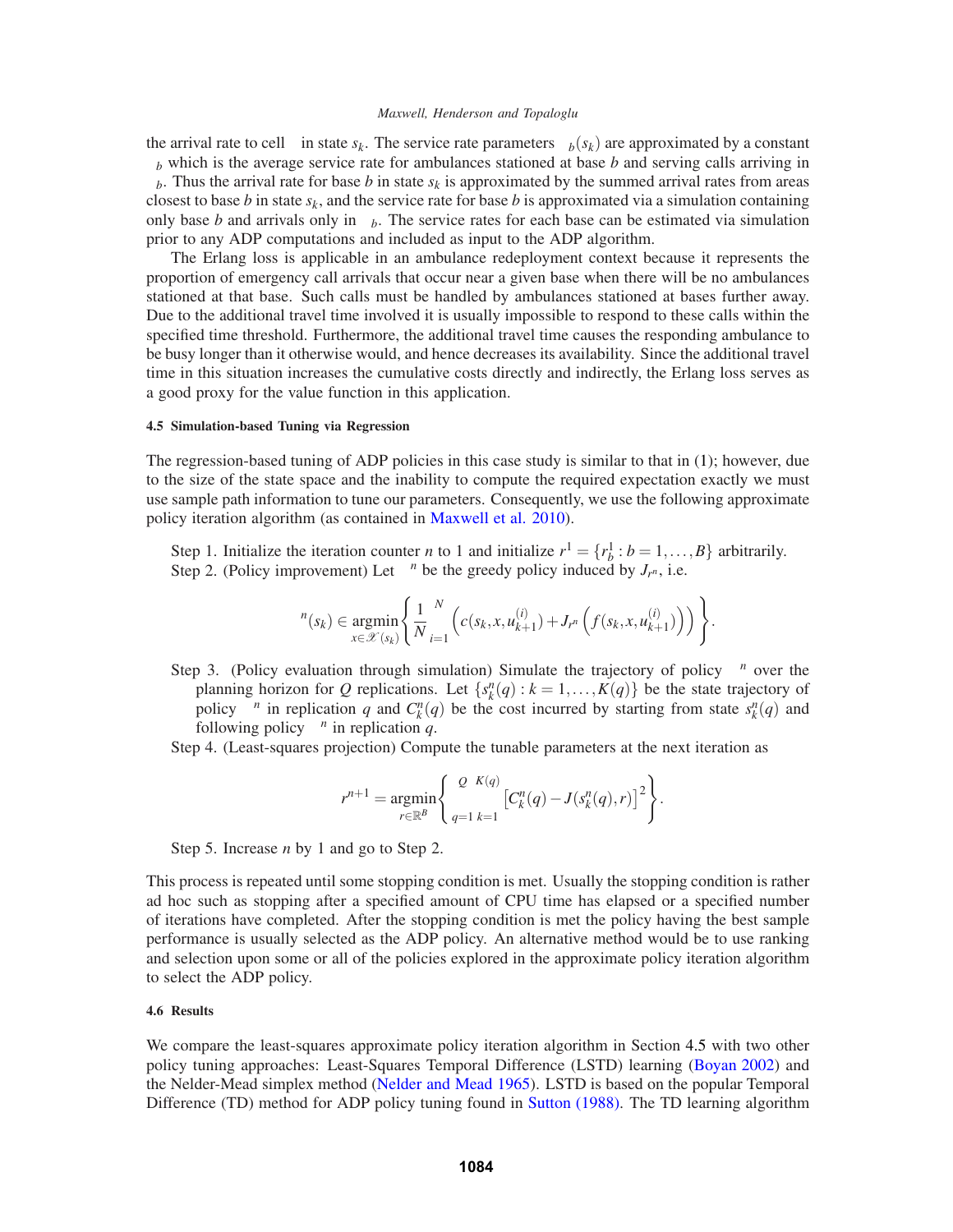uses a single Monte Carlo sample of the quantity given in (4) (i.e.  $N = 1$ ) in conjunction with the current approximation  $J_{r^n}(s_k)$  to update the tunable weights after each state transition. LSTD converges to the same parameters as TD does, but LSTD generally has better convergence properties because it uses entire sample path information to tune parameters as opposed to single-step transitions. The Nelder-Mead simplex method is a black box deterministic function minimization heuristic. Since this method is a black box method it does not use any value function properties of ADP-specific methods. Instead, it uses the discrete-event simulation to obtain performance estimates of the greedy policy with respect to  $J_r$  as a function of the tunable weights  $r$ . The Nelder-Mead method then tunes  $r$ through a derivative-free search method based solely upon policy performance at different values of the tunable weights. We used the implementation of this algorithm given in Nelder and Mead (1965). We use this very simplistic approach to what is certainly a simulation-optimization problem to see what might be possible, rather than as an example of how to tackle such problems. A natural next step would be to employ the recommendations given by Barton and Ivey (1996).

Figure 2 shows the results of these three tuning methods applied to the ambulance redeployment problem on Edmonton. Each "function evaluation" in Figure 2 corresponds to 30 replications of a two week simulation with a given ADP policy. A single function evaluation takes approximately 70 minutes of CPU time. With this large function evaluation time the computation cost of the three methods are dominated by function evaluations, and hence the comparison of these three methods based on function evaluations is justified.



Figure 2: Coefficient Tuning Results

The simulation used synchronized random number streams between the three different tuning algorithms and between all function evaluations for a single algorithm. Since the random number streams are all synchronized a policy's performance is actually deterministic. There are two reasons for this synchronization: first, it allows the results of the three different procedures to be more accurately compared to each other, and second, it illustrates a policy's ability to find coefficients inducing good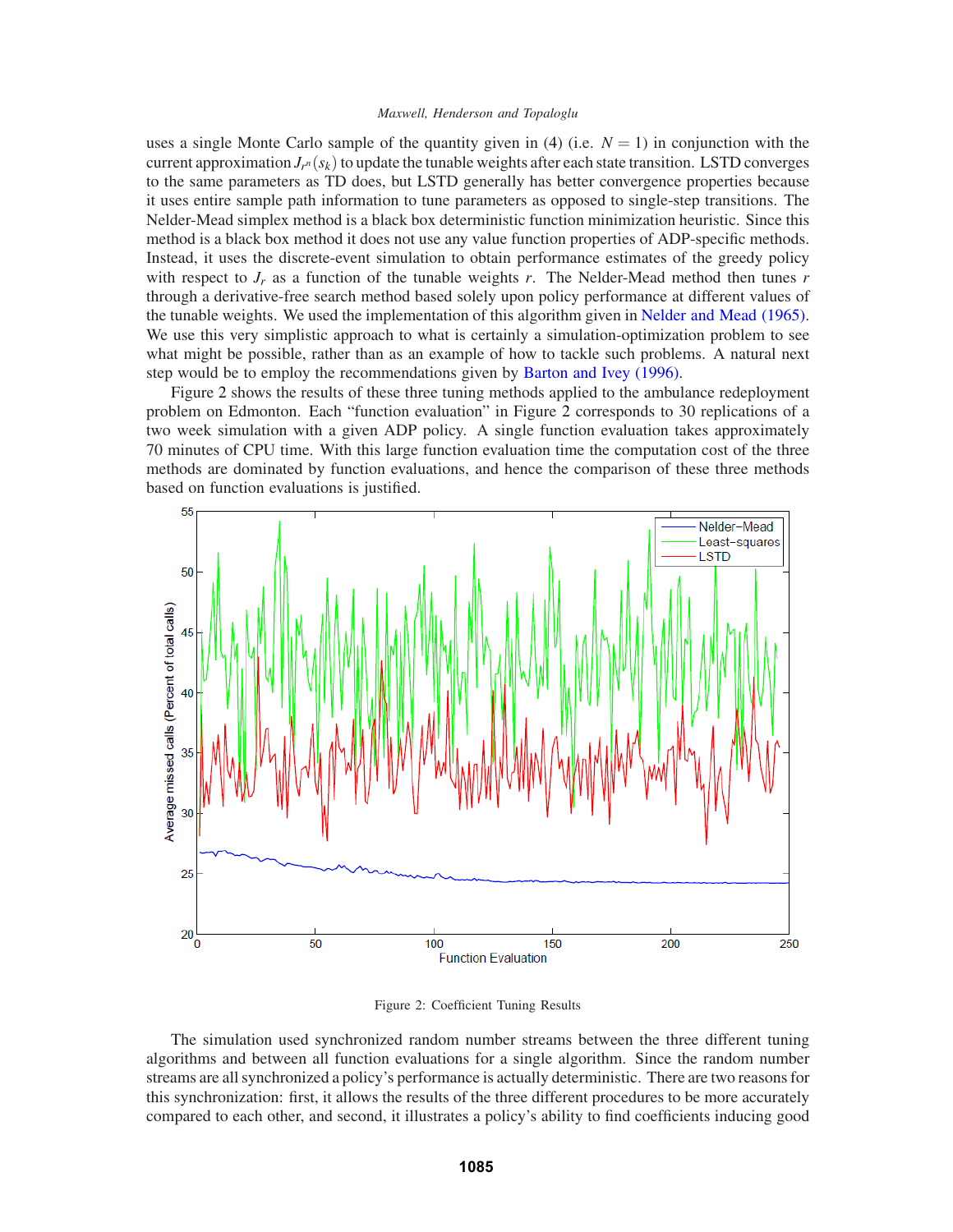performance on a somewhat easier, deterministic version of the problem. This synchronization method has the potential to cause bias in the policy performance (compared to the true performance of a given policy); however, additional simulations with independent random number streams show that this bias is negligible.

The first striking observation in Figure 2 is that the Nelder-Mead method dominates the two regression-based methods throughout the entire training process. The least-squares and LSTD methods vary rapidly between better and worse performing policies with the LSTD method almost always finding better policies than the least-squares methods. Some of the better policies found via the regression methods might be considered adequate policies, but even the best of these policies do not perform as well as those found via the Nelder-Mead method. Furthermore, the least-squares and LSTD methods were unable to find policies with any significant improvement over their initial policies.

A second observation is that the least-squares and LSTD methods appear to be fluctuating around a constant value whereas the Nelder-Mead evaluations appear to be consistently decreasing. This means that the least-squares and LSTD methods are not making any noticeable progress toward better policies as the Nelder-Mead method is. The performance of the policies found via Nelder-Mead flatten after about 150-200 iterations. The Nelder-Mead method may have stopped at a local minimum rather than the global minimum, but even if this is the case, the policies resulting from the local minimum are superior to those found via the regression-based methods.

## **5 CONCLUSION**

We considered two types of tuning methods for ADP policies: regression-based and direct search. The standard ADP policy tuning methods use regression to select weighting coefficients *r* that result in an approximating value function  $J_r$  which is close to samples of the true value function  $J$ . The direct search method tunes the parameters directly to improve performance. In Section 3 we gave an example MDP where regression-based tuning methods are theoretically unable to achieve an optimal policy even though there exists a set of tuning weights for which the greedy policy with respect to these weights is optimal. In Section 4 we empirically showed a direct search method obtaining superior performing policies than two standard regression-based approaches for a realistic ambulance redeployment problem.

Although simulation-optimization methods have had some success in ADP tuning applications previously, they are often viewed as naïve and computationally expensive. It is true that these methods are not tailored to ADP applications specifically and that the computational effort for direct search methods may be high, but we have shown, both theoretically and empirically, that these methods may be able to achieve a higher level of performance from ADP approximation architectures than traditional methods are fundamentally able to achieve. Consequently, we expect great benefits from further research on simulation-optimization methods tailored for ADP policy tuning.

### **ACKNOWLEDGMENTS**

This research was supported in part by NSF Grant Number CMMI 0758441.

## **REFERENCES**

Barton, R. R., and J. Ivey, John S.. 1996. Nelder-Mead Simplex Modifications for Simulation Optimization. *Management Science* 42 (7): 954–973.

- Bertsekas, D. 2005. *Dynamic programming and optimal control*. Nashua, NH: Athena Scientific.
- Bertsekas, D., and S. Shreve. 1978. *Stochastic optimal control: The discrete time case*. New York: Academic Press.
- Bertsekas, D., and J. Tsitsiklis. 1996. *Neuro-dynamic programming*. Belmont, Massachusetts: Athena Scientific.
- Boyan, J. A. 2002. Technical update: Least-squares temporal difference learning. *Machine Learning* 49 (2): 233–246.